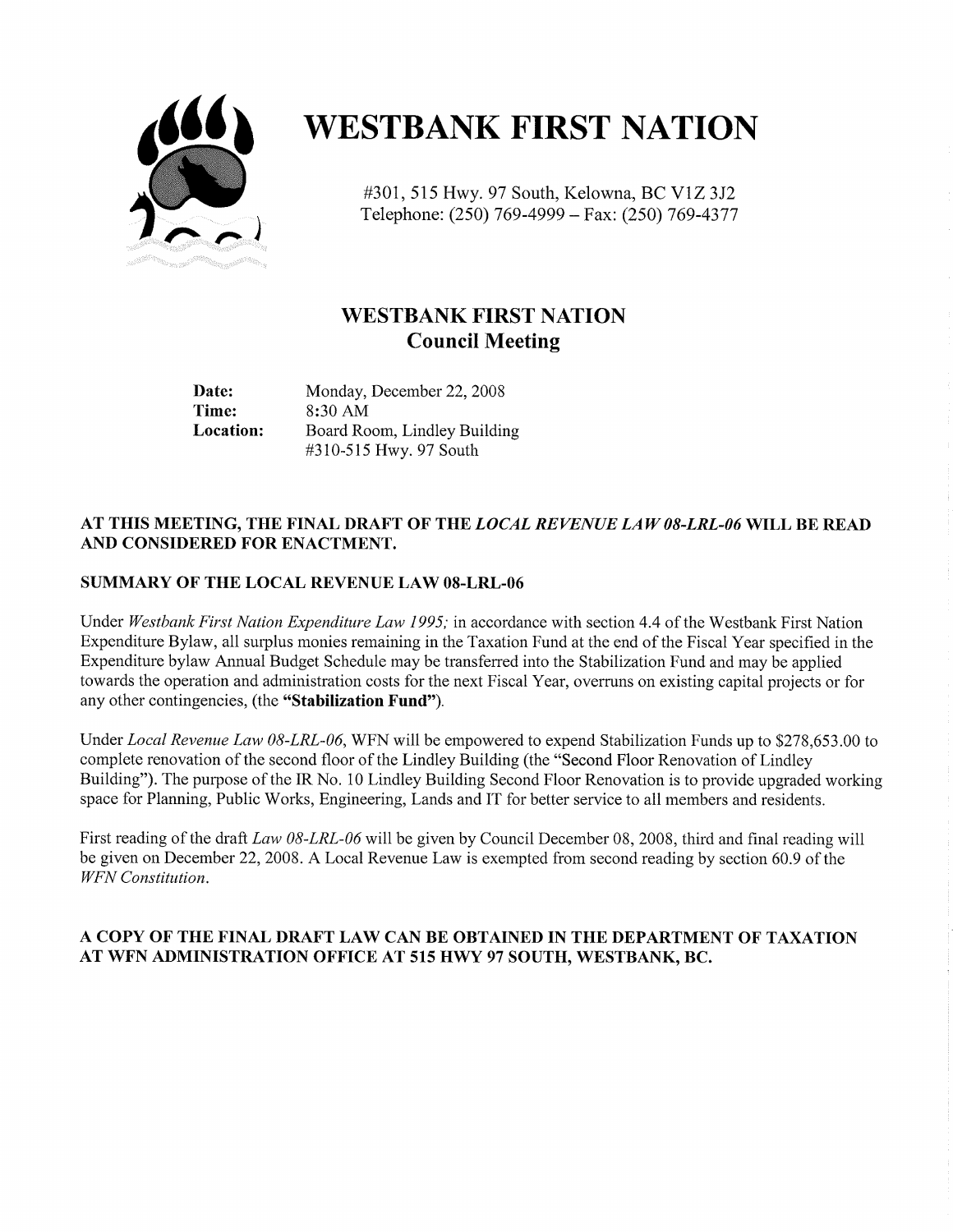### WESTBANK FIRST NATION LOCAL REVENUE LAW 08-LRL-06

A Local Revenue Law providing for the expenditure of Stabilization funds to renovate the second floor of the Lindley Building within the Tsinstikeptum Indian Reserve No. 10.

WHEREAS: Pursuant to Section 83(1) of the Indian Act and the Westbank First Nation's inherent right to self-government, Westbank First Nation has enacted the Westbank First Nation Property Taxation By-Law, 95-TX-08 (the "Taxation By-Law");

AND WHEREAS: In accordance with section 4.4 of the Westbank First Nation Expenditure By-Law, 1995, all surplus monies remaining in the Taxation Fund at the end of the Fiscal Year specified in the Expenditure bylaw Annual Budget Schedule may be transferred into the Stabilization Fund and may be applied towards the operation and administration costs for the next Fiscal Year, overruns on existing capital projects or for any other contingencies, (the "Stabilization Fund");

AND WHEREAS: Westbank First Nation has decided to renovate the second floor of the Lindley Building on Tsinstikeptum Indian Reserve No. 10 (the "IR No. <sup>10</sup> Lindley Building Second Floor Renovation Project");

AND WHEREAS: Westbank First Nation has, by Local Revenue Law 08-LRL-06, provided that a portion of the cost of the IR No. 10 Lindley Building Second Floor Renovation Project, to a maximum of \$278,653.00 two hundred seventy-eight thousand dollars, will be funded from the Stabilization Fund (the "Stabilization Fund");

AND WHEREAS: Through this Local Revenue Law, Westbank First Nation wishes to authorize the expenditure of Stabilization Fund;

NOW THEREFORE the council of Westbank First Nation hereby enacts the following Local Revenue Law:

1. The Council of the Westbank First Nation herby enacts the following Local Revenue Law:

2. This Local Revenue Law comes into full force and effect upon enactment in accordance with 1. The Council of the Westbank First Nation herby enact<br>2. This Local Revenue Law comes into full force and effe<br>section 63.3(a) of the Westbank First Nation Constitution;